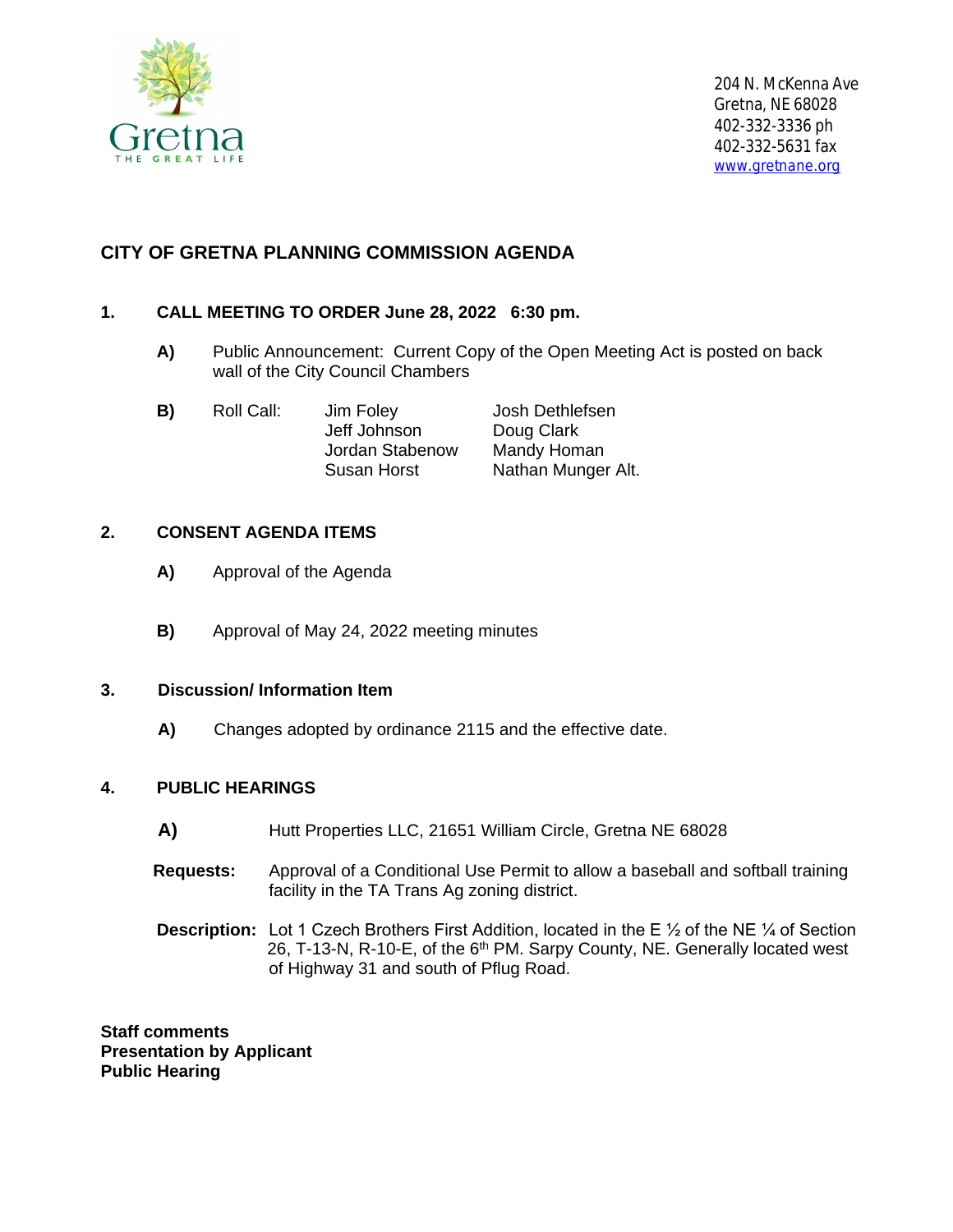- **B)** McCune Development, 11550 I Street, Suite 200, Omaha, NE 68137
- **Requests:** Approval of a Final Plat and rezone from TA Trans Ag to R-3 High Density Residential for a subdivision to be known as Parkview Phase 2.
- **Description:** Being a platting of Lots 164 through 242, inclusive, and Outlots D through G, inclusive being a replatting of part of Taxlot 3A in Section 1, T-13-N, R-10-E of the 6<sup>th</sup> PM. Sarpy County, NE. Except that portion deeded to Sarpy Co., with Instrument No. 2003-00363. Generally located NW of 204<sup>th</sup> and Capehart Road.

#### **Staff comments Presentation by Applicant Public Hearing**

- **C)** Woodsonia 204 Cornhusker LLC, 20010 Manderson Street Suite 101 Omaha, NE 68022
- **Requests:** Approval of a Final Plat and rezone from TA Trans Ag and RE Residential Estates to R-4 Highest Density Residential and HC Highway Commercial for a subdivision to be known as Highland Trails.
- **Description:** Being a platting of Lots 1 thru 426, inclusive and Outlots A thru W, inclusive As part of the NW  $\frac{1}{4}$  of Section 25, T-14-N, R-10-E, of the 6<sup>th</sup> PM, Sarpy County, NE. Together with part of the North ½ of the NE ¼ of Section 25. Generally located SW of 204<sup>th</sup> and Cornhusker Road, between 204<sup>th</sup> and 216<sup>th</sup> Street and between Cornhusker Road and Lincoln Road.

#### **Staff comments Presentation by Applicant Public Hearing**

- **D)** Dragon Land Company, 1303 S 72<sup>nd</sup> Street, Suite 209, Omaha, NE 68124
- **Requests:** Approval of a final plat and rezone from TA Trans AG and MUC Mixed Use Commercial to MUC Mixed Use Commercial for a subdivision to be known as Kayda Corner Phase 2.
- **Description:** A tract of land located in part of Taxlots 6A and 6B, Taxlots located in part of the SW  $\frac{1}{4}$  of the SE 1/4, along with part of the NW  $\frac{1}{4}$  of the SE  $\frac{1}{4}$ , along with part of the NE  $\frac{1}{4}$  of the SE  $\frac{1}{4}$  and also along with part of the SE  $\frac{1}{4}$  of the SE  $\frac{1}{4}$ , all located in Section 30, T-14-N, R-11-E, of the 6<sup>th</sup> PM. Sarpy County, NE. Generally located at 192nd and Highway 370.

**Staff comments Presentation by Applicant Public Hearing**